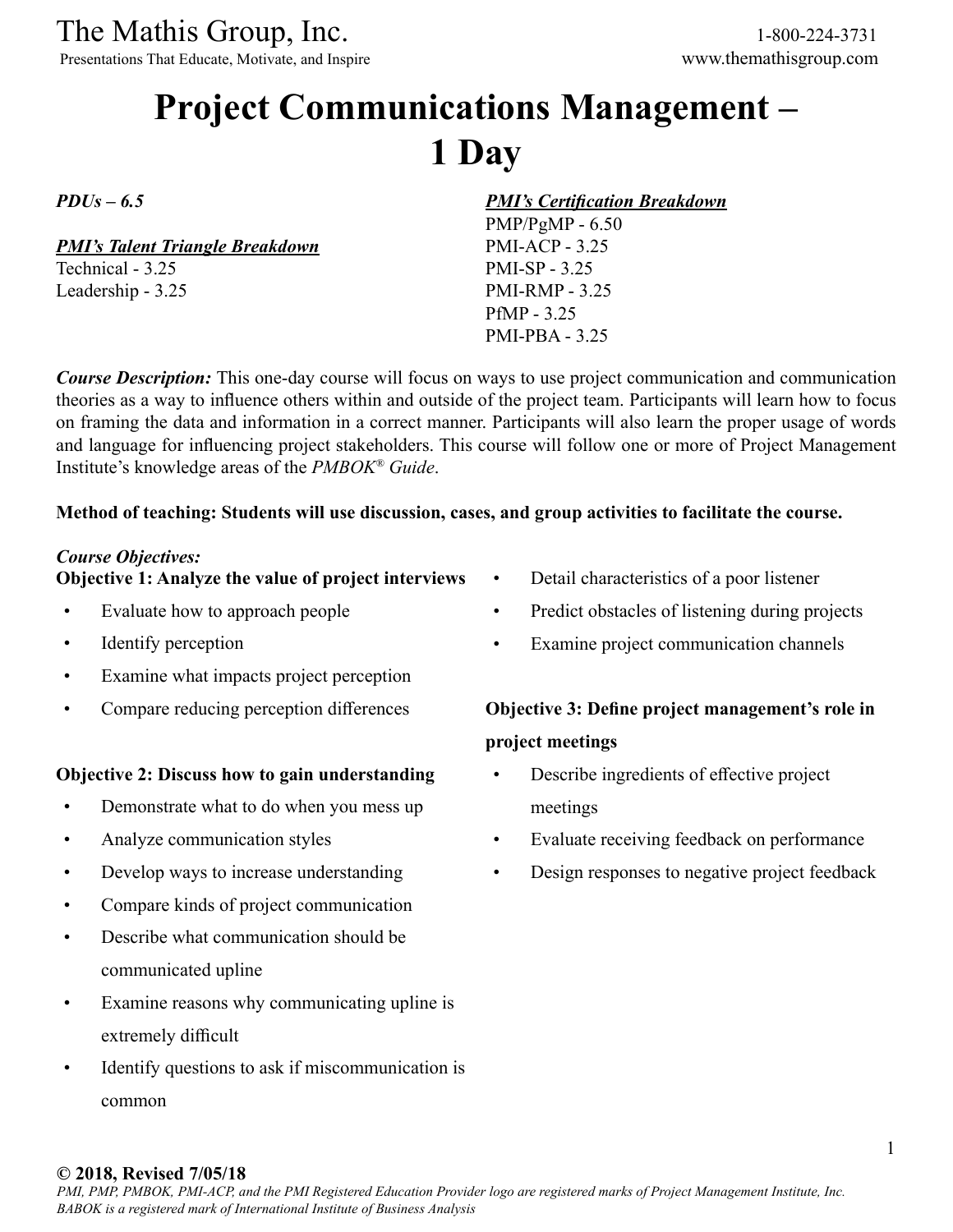The Mathis Group, Inc. 1-800-224-3731

Presentations That Educate, Motivate, and Inspire www.themathisgroup.com

## **Project Communications Management - 1-1/2 Day**

*PDUs - 9.5*

### *PMI's Talent Triangle Breakdown*

Technical - 3.25 Leadership - 6.25

### *PMI's Certification Breakdown*

PMP/PgMP - 9.5 PMI-ACP - 6.25 PMI-SP - 6.25 PMI-RMP - 6.25 PfMP - 6.25 PMI-PBA - 6.25

*Course Description:* This one-and-a-half-day course will focus on ways to use project communication and communication theories as a way to influence others within and outside of the project team. Participants will learn how to focus on framing the data and information in a correct manner. Participants will also learn the proper usage of words and language for influencing project stakeholders. This course will follow one or more of Project Management Institute's knowledge areas of the *PMBOK® Guide*.

### *Method of teaching: Students will use discussion, cases, and group activities to facilitate the course.*

### *Course Objectives:* **Objective 1: Identify perception**

- Examine what impacts project perception
- Compare reducing perception differences

### **Objective 2: Discuss how to gain understanding**

- Demonstrate what to do when you mess up
- Develop ways to increase understanding
- Compare kinds of project communication
- Describe what communication should be communicated upline
- Identify questions to ask if miscommunication is common
- Evaluate verbal softeners
- Predict obstacles of listening during projects

### **Objective 3: Define project management's role in project meetings**

- Describe ingredients for effective meetings
- Evaluate receiving feedback on performance
- Compare how to communicate with people from different generations
- Compare various types of written and verbal communication
- Examine barriers to communication
- Describe types of listening
- Evaluate performance reviews and status reports
- List network models
- Examine how to conduct a Lessons Learned

### **Objective 4: Define the processes in Project**

### **Communications Management**

- Detail the process of Plan Communications Management
- Detail the process of Manage Communications
- Detail the process of Monitor Communications

### **© 2018, Revised 7/05/18**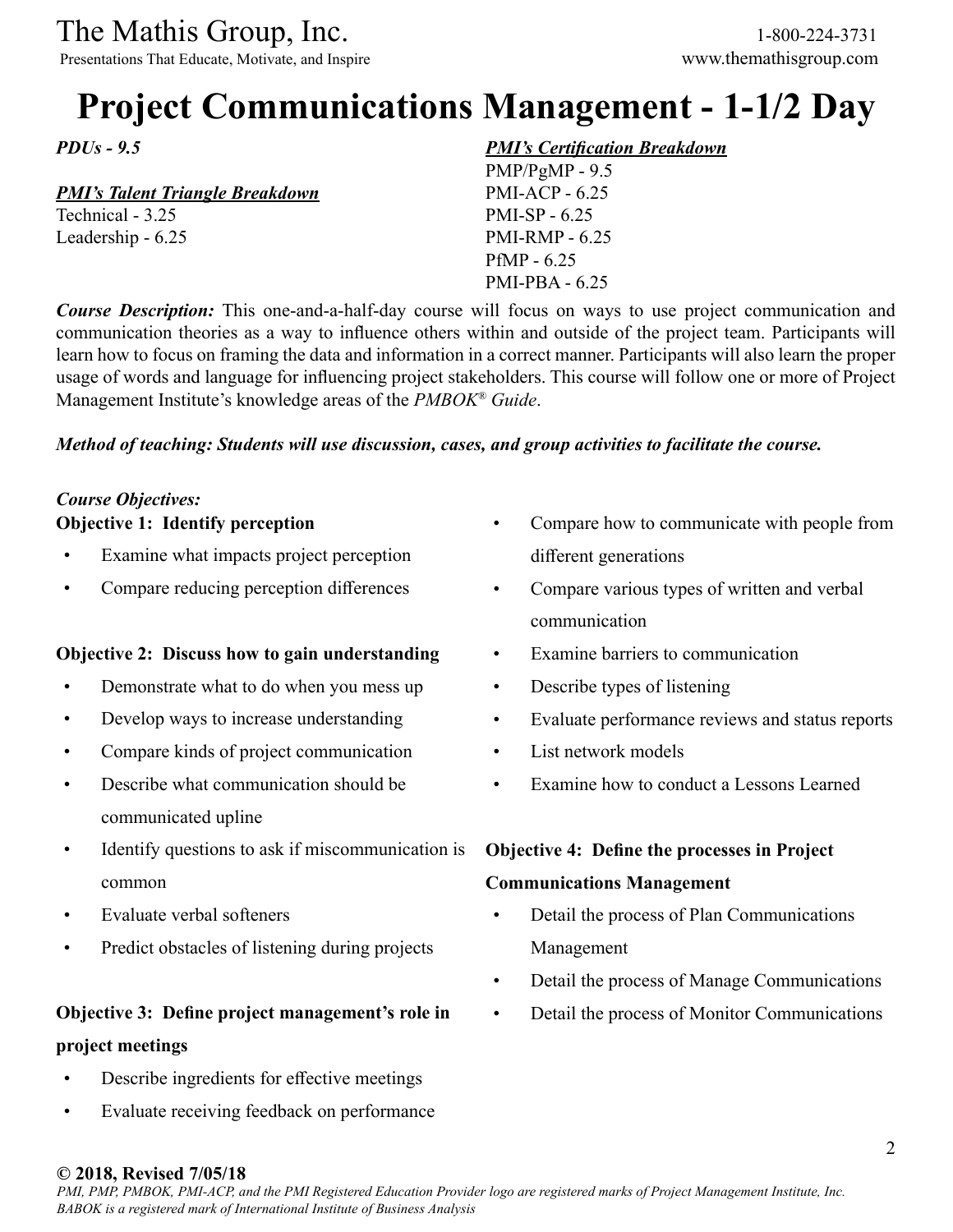The Mathis Group, Inc. 1-800-224-3731<br>
Presentations That Educate, Motivate, and Inspire www.themathisgroup.com

Presentations That Educate, Motivate, and Inspire

# **Project Communications Management - 2 Day**

*PDUs - 13*

### *PMI's Talent Triangle Breakdown*

Technical - 11.00 Leadership - 2.00

### *PMI's Certification Breakdown*

PMP/PgMP - 13.00 PMI-ACP - 2.00 PMI-SP - 2.00 PMI-RMP - 2.00 PfMP - 2.00 PMI-PBA - 2.00

*Course Description:* This two-day course will focus on ways to use project communication and communication theories as a way to influence others within and outside of the project team. Participants will learn how to focus on framing the data and information in a correct manner. Participants will also learn the proper usage of words and language for influencing project stakeholders. This course will follow one or more of Project Management Institute's knowledge areas of the *PMBOK® Guide*.

### *Method of teaching: Students will use discussion, cases, and group activities to facilitate the course.*

### *Course Objectives:*

### **Objective 1: Analyze the value of project**

### **interviews**

- Evaluate how to approach people
- Identify perception
- Examine what impacts project perception
- Compare reducing perception differences

### **Objective 2: Discuss how to gain understanding**

- Demonstrate what to do when you mess up
- Analyze communication styles
- Develop ways to increase understanding
- Compare kinds of project communication
- Describe what communication should be communicated upline
- Examine reasons why communicating upline is extremely difficult
- Identify questions to ask if miscommunication is common
- Evaluate verbal softeners
- Detail characteristics of a poor listener
- Predict obstacles of listening during projects

### **Objective 3: Define project management's role in project meetings**

- Describe ingredients of effective meetings
- Evaluate receiving feedback on performance
- Design responses to negative project feedback

### **Objective 4: Examine techniques for disagreeing**

- Discuss caution signs that a disagreement is turning into a conflict
- Formulate seven stages of intergroup conflict in project teams
- Describe ways to reduce intergroup conflict in project meetings

*(Continued on next page)*

### **© 2018, Revised 7/05/18**